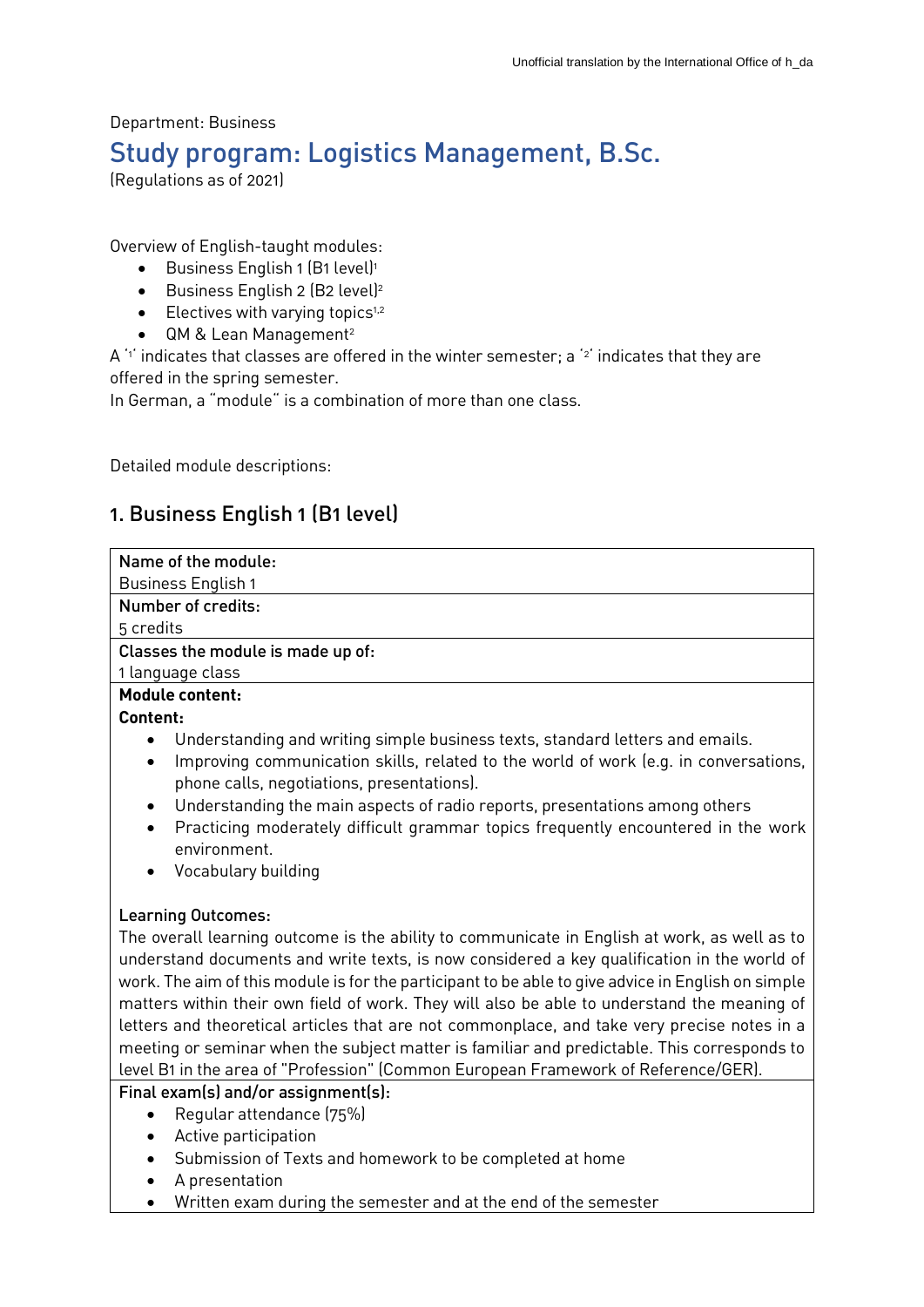| Additional forms of assessment are possible<br>$\bullet$                       |
|--------------------------------------------------------------------------------|
| The exact type of assessment will be announced at the beginning of the module. |
| Duration:                                                                      |
| 1 semester                                                                     |
| Hours per week:                                                                |
|                                                                                |

## 2. Business English 2 (B2 level)

| Name of the module:                                                                               |
|---------------------------------------------------------------------------------------------------|
| <b>Business English 2</b>                                                                         |
| Number of credits:                                                                                |
| 5 credits                                                                                         |
| Classes the module is made up of:                                                                 |
| 1 language class                                                                                  |
| Module content:                                                                                   |
| Content:                                                                                          |
| Understanding and writing simple business texts, standard letters and emails.<br>$\bullet$        |
| Improving communication skills, related to the world of work (e.g. in conversations,<br>$\bullet$ |
| phone calls, negotiations, presentations).                                                        |
| Understanding the main aspects of radio reports, presentations among others<br>$\bullet$          |
| Practicing moderately difficult grammar topics frequently encountered in the work<br>$\bullet$    |
| environment.                                                                                      |

Vocabulary building

#### Learning Outcomes:

The ability to communicate in English at work, as well as to understand documents and compose texts, is now considered a key skill in the work environment. The goal of this module is to provide participants with high school-specific language skills and enable them to accept and relay most English communications that occur during a normal workday. They should also be able to understand most correspondence, reports, and product descriptions and handle any routine inquiries regarding goods or services. This corresponds to level B2 in the field of "Occupation" (Common European Framework of Reference/GER).

#### Final exam(s) and/or assignment(s):

- Regular attendance (75%)
- Active participation
- Submission of Texts and homework to be completed at home
- A presentation
- Written exam during the semester and at the end of the semester
- Additional forms of assessment are possible

The exact type of assessment will be announced at the beginning of the module.

#### Duration:

#### 1 semester

#### Hours per week:

4

### 3. Elective modules with varying topics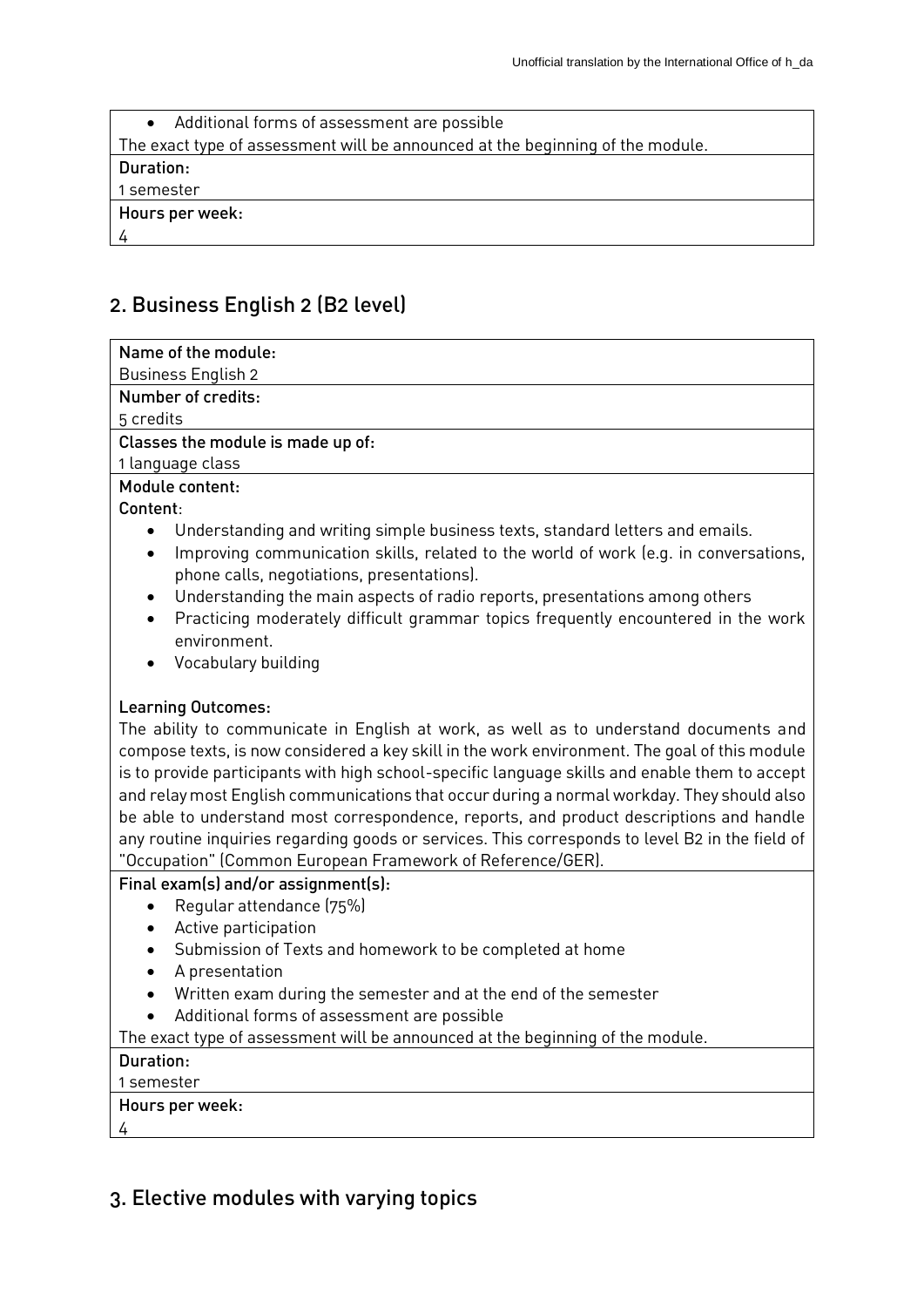#### Name and content of the module:

Varying names

The modules post online shortly before the start of the semester.

Classes in the past have comprised:

- Sustainbility in Supply Chain Management
- International logistics project

#### Number of credits:

Typically 5 credits, but changes are possible

### 4. QM & Lean Management

Name of the module:

QM & Lean Management

Number of credits:

5 credits

Classes the module is made up of:

1 seminar

#### Module content:

Content:

- Basics of process management
- Methods for the documentation of processes
- Process analysis and process design
- Basics of quality management
- Total Quality Management and process-oriented quality management
- Standards in QM, auditing and certification
- IT support in QM
- Special approaches in QM: Quality Function Deployment, Rapid Quality Deployment, Six Sigma, Continuous Improvement Process
- Basics of just-in-time production systems
- Instruments of lean management (5S, Kaizen, standardization, SMED, value stream mapping)
- Production control according to Lean Management

#### Learning Outcomes:

After successful completion of the module, students will have knowledge, skills and competencies to structure, implement and evaluate concepts of quality management and lean management. Students will know the goals and tasks of process management. They will know the basic terms and concepts of quality management (QM) and lean management and they will know what standards must be taken into account when introducing and operating a QM system and will be able to apply these standards. They will know the methods and tools of QM and Lean Management as well as their strengths and weaknesses.

Students will also be able to transfer the concepts of quality management and lean management to simple-use cases and analyze them in a solution-oriented manner.

Literature:

- Goetsch, D. L./Davis, S.: Quality Management for Organizational Excellence: Introduction to Total Quality, Prentice Hall;
- Thonemann: Operations Management